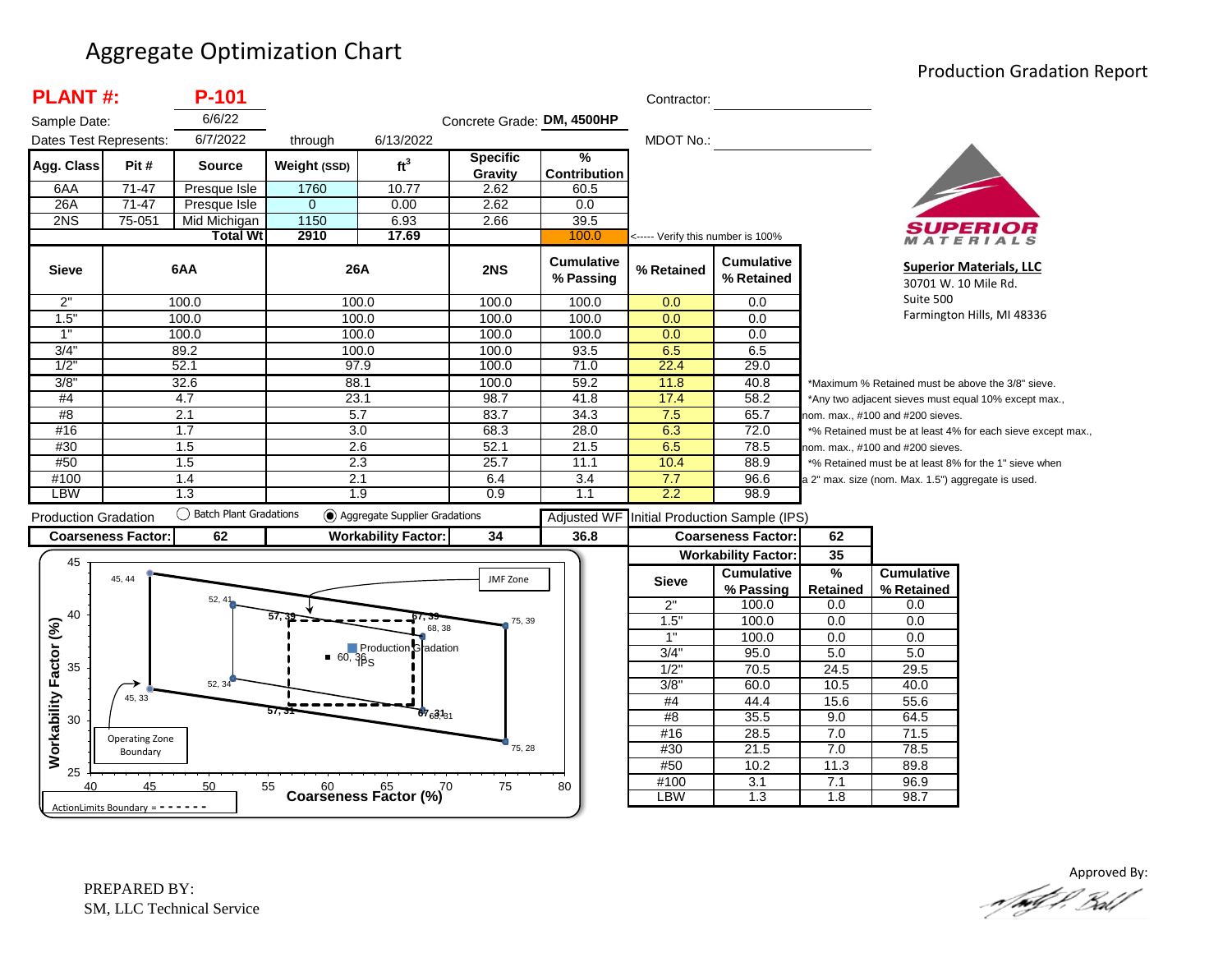| <b>PLANT#:</b>                         |                           | $P-102$                   |                                            |                               |                            |                                      | Contractor:                       |                                 |                                  |                                                    |                                                             |
|----------------------------------------|---------------------------|---------------------------|--------------------------------------------|-------------------------------|----------------------------|--------------------------------------|-----------------------------------|---------------------------------|----------------------------------|----------------------------------------------------|-------------------------------------------------------------|
| Sample Date:<br>Dates Test Represents: |                           | 6/6/22<br>6/7/2022        | through                                    | 6/13/2022                     | Concrete Grade: DM, 4500HP |                                      | MDOT No.:                         |                                 |                                  |                                                    |                                                             |
| Agg. Class                             | Pit#                      | <b>Source</b>             | Weight (SSD)                               | ft <sup>3</sup>               | <b>Specific</b><br>Gravity | $\frac{9}{6}$<br><b>Contribution</b> |                                   |                                 |                                  |                                                    |                                                             |
| 6AA                                    | 58-003                    | Stoneco                   | 1480                                       | 8.82                          | 2.69                       | 50.2                                 |                                   |                                 |                                  |                                                    |                                                             |
| 26A                                    | 58-003                    | Stoneco                   | 320                                        | 1.91                          | 2.69                       | 10.8                                 |                                   |                                 |                                  |                                                    |                                                             |
| 2NS                                    | 81-019                    | Pleasant Lake             | 1150                                       | 6.95                          | 2.65                       | 39.0                                 |                                   |                                 |                                  |                                                    |                                                             |
|                                        |                           | <b>Total Wt</b>           | 2950                                       | 17.68                         |                            | 100.0                                | <----- Verify this number is 100% |                                 |                                  |                                                    | ATERIALS                                                    |
| <b>Sieve</b>                           |                           | 6AA                       | 26A                                        |                               | 2NS                        | <b>Cumulative</b><br>% Passing       | % Retained                        | <b>Cumulative</b><br>% Retained |                                  | 30701 W. 10 Mile Rd.                               | <b>Superior Materials, LLC</b>                              |
| 2"                                     |                           | 100.0                     | 100.0                                      |                               | 100.0                      | 100.0                                | 0.0                               | 0.0                             | Suite 500                        |                                                    |                                                             |
| 1.5"                                   |                           | 100.0                     | 100.0                                      |                               | 100.0                      | 100.0                                | 0.0                               | 0.0                             |                                  |                                                    | Farmington Hills, MI 48336                                  |
| 1"                                     |                           | 100.0                     | 100.0                                      |                               | 100.0                      | 100.0                                | 0.0                               | 0.0                             |                                  |                                                    |                                                             |
| 3/4"                                   |                           | 82.2                      | 100.0                                      |                               | 100.0                      | 91.1                                 | 8.9                               | 8.9                             |                                  |                                                    |                                                             |
| 1/2                                    |                           | 43.4                      | 99.5                                       |                               | 100.0                      | 71.5                                 | 19.5                              | 28.5                            |                                  |                                                    |                                                             |
| 3/8'                                   |                           | 20.6                      | 90.0                                       |                               | 100.0                      | 59.1                                 | 12.5                              | 40.9                            |                                  | *Maximum % Retained must be above the 3/8" sieve.  |                                                             |
| #4                                     |                           | $\overline{3.6}$          | 13.3                                       |                               | 98.4                       | 41.6                                 | 17.5                              | 58.4                            |                                  |                                                    | *Any two adjacent sieves must equal 10% except max.,        |
| #8                                     |                           | 1.6                       | 5.2                                        |                               | 82.6                       | 33.6                                 | 8.0                               | 66.4                            | nom. max., #100 and #200 sieves. |                                                    |                                                             |
| #16                                    |                           | 1.5                       | 3.4                                        |                               | 64.8                       | 26.4                                 | 7.2                               | 73.6                            |                                  |                                                    | *% Retained must be at least 4% for each sieve except max., |
| #30                                    |                           | 1.2                       | 2.8                                        |                               | 46.9                       | 19.2                                 | 7.2                               | 80.8                            |                                  | nom. max., #100 and #200 sieves.                   |                                                             |
| #50                                    |                           | 1.0                       | 2.6                                        |                               | 22.9                       | 9.7                                  | 9.5                               | 90.3                            |                                  |                                                    | *% Retained must be at least 8% for the 1" sieve when       |
| #100                                   |                           | 0.9                       | 2.5                                        |                               | 7.0                        | 3.5                                  | 6.3                               | 96.5                            |                                  | a 2" max. size (nom. Max. 1.5") aggregate is used. |                                                             |
| <b>LBW</b>                             |                           | 0.8                       | 2.4                                        |                               | 1.2                        | 1.1                                  | 2.3                               | 98.9                            |                                  |                                                    |                                                             |
| <b>Production Gradation</b>            |                           | () Batch Plant Gradations |                                            | Aggregate Supplier Gradations |                            | <b>Adjusted WF</b>                   |                                   | Intial Production Sample (IPS)  |                                  |                                                    |                                                             |
|                                        | <b>Coarseness Factor:</b> | 62                        |                                            | <b>Workability Factor:</b>    | 34                         | 36.1                                 |                                   |                                 | 61                               |                                                    |                                                             |
|                                        |                           |                           |                                            |                               |                            |                                      |                                   | <b>Coarseness Factor:</b>       |                                  |                                                    |                                                             |
| 45                                     | 45, 44                    |                           |                                            |                               |                            |                                      |                                   | <b>Workability Factor:</b>      | 36                               |                                                    |                                                             |
|                                        |                           |                           |                                            |                               | <b>JMF Zone</b>            |                                      | <b>Sieve</b>                      | <b>Cumulative</b><br>% Passing  | %<br><b>Retained</b>             | <b>Cumulative</b><br>% Retained                    |                                                             |
|                                        |                           | 52.41                     |                                            |                               |                            |                                      | 2"                                | 100.0                           | 0.0                              | 0.0                                                |                                                             |
| 40                                     |                           |                           |                                            |                               | 75, 39                     |                                      | 1.5"                              | 100.0                           | 0.0                              | 0.0                                                |                                                             |
|                                        |                           |                           |                                            | 68, 38                        |                            |                                      | 1"                                | 99.3                            | 0.7                              | 0.7                                                |                                                             |
|                                        |                           |                           |                                            | 60 Boduction Gradation        |                            |                                      | 3/4"                              | 89.2                            | 10.1                             | 10.8                                               |                                                             |
| 35                                     |                           |                           |                                            |                               |                            |                                      | 1/2                               | 70.7                            | 18.5                             | 29.3                                               |                                                             |
|                                        |                           | 52, 34                    |                                            |                               |                            |                                      | 3/8                               | 60.7                            | 10.0                             | 39.3                                               |                                                             |
|                                        | 45, 33                    |                           |                                            |                               |                            |                                      | #4                                | 44.4                            | 16.3                             | 55.6                                               |                                                             |
| 30                                     |                           |                           | 56. 32                                     | $67,38$ <sub>8, 31</sub>      |                            |                                      | #8                                | 35.9                            | 8.5                              | 64.1                                               |                                                             |
|                                        | Operating Zone            |                           |                                            |                               |                            |                                      | #16                               | 27.3                            | 8.6                              | 72.7                                               |                                                             |
|                                        | Boundary                  |                           |                                            |                               | 75, 28                     |                                      | #30                               | 19.1                            | 8.2                              | 80.9                                               |                                                             |
| Workability Factor (%)                 |                           |                           |                                            |                               |                            |                                      | #50                               | 7.4                             | 11.7                             | 92.6                                               |                                                             |
| 25<br>40                               | 45                        | 50<br>55                  | $60$ $65$ $(%)$<br>Coarseness Factor $(%)$ |                               | 75                         | 80                                   | #100<br>LBW                       | $\overline{1.9}$<br>0.7         | 5.6<br>1.2                       | 98.1<br>99.3                                       |                                                             |

Approved By: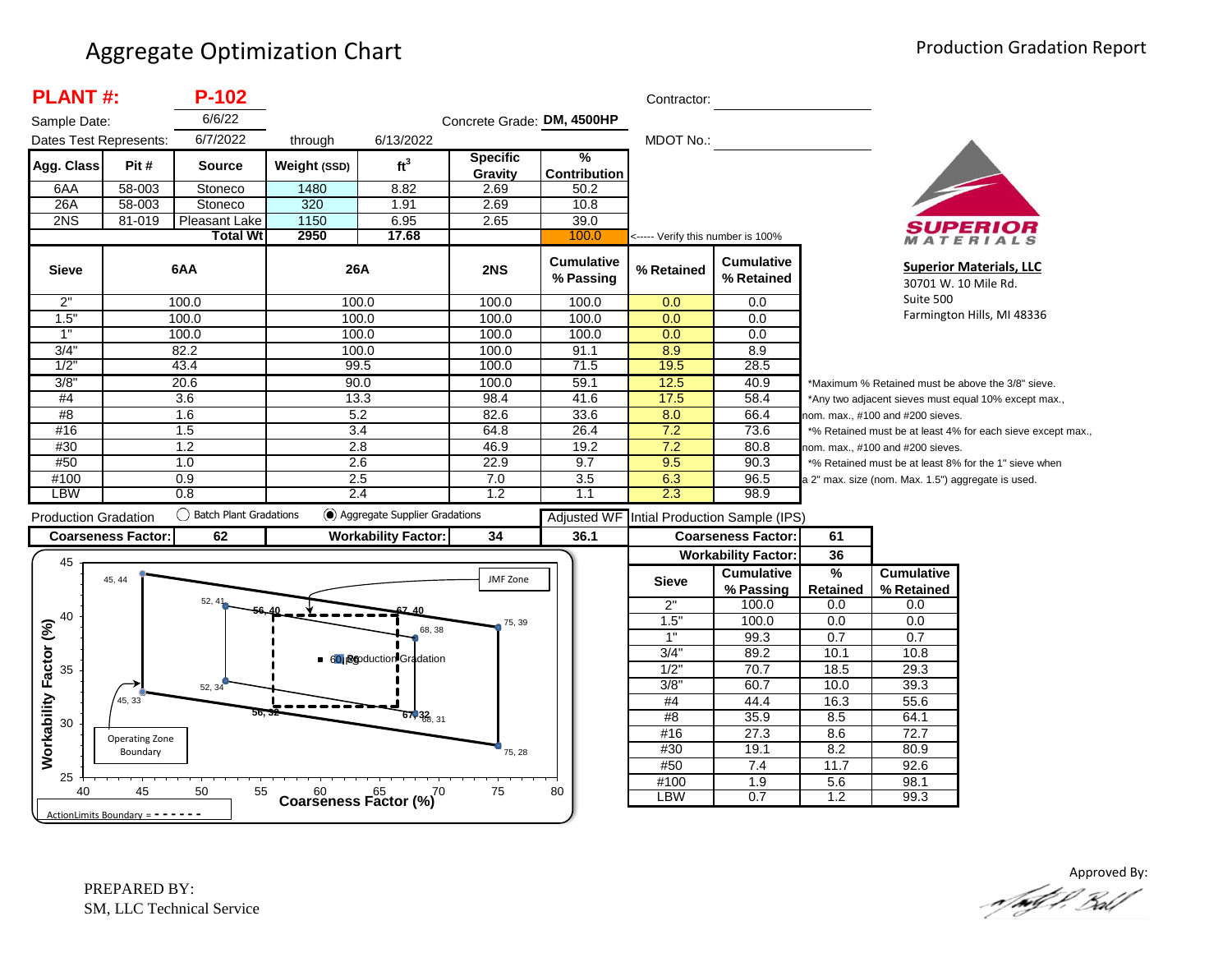| <b>PLANT#:</b>               |                                     | P-103                     |              |                                            |                            |                                      | Contractor:                       |                                 |                                                             |                                                    |                                                        |
|------------------------------|-------------------------------------|---------------------------|--------------|--------------------------------------------|----------------------------|--------------------------------------|-----------------------------------|---------------------------------|-------------------------------------------------------------|----------------------------------------------------|--------------------------------------------------------|
| Sample Date:                 |                                     | 6/6/22                    |              |                                            | Concrete Grade: DM, 4500HP |                                      |                                   |                                 |                                                             |                                                    |                                                        |
| Dates Test Represents:       |                                     | 6/7/2022                  | through      | 6/13/2022                                  |                            |                                      | MDOT No.:                         |                                 |                                                             |                                                    |                                                        |
| Agg. Class                   | Pit#                                | <b>Source</b>             | Weight (SSD) | ft <sup>3</sup>                            | <b>Specific</b><br>Gravity | $\frac{9}{6}$<br><b>Contribution</b> |                                   |                                 |                                                             |                                                    |                                                        |
| 6AA                          | 58-003                              | Stoneco                   | 1480         | 8.82                                       | 2.69                       | 50.2                                 |                                   |                                 |                                                             |                                                    |                                                        |
| 26A                          | 58-003                              | Stoneco                   | 320          | 1.91                                       | 2.69                       | 10.8                                 |                                   |                                 |                                                             |                                                    |                                                        |
| 2NS                          | 81-019                              | Pleasant Lake             | 1150         | 6.95                                       | 2.65                       | 39.0                                 |                                   |                                 |                                                             |                                                    |                                                        |
|                              |                                     | <b>Total Wt</b>           | 2950         | 17.68                                      |                            | 100.0                                | <----- Verify this number is 100% |                                 |                                                             |                                                    | MATERIALS                                              |
| <b>Sieve</b>                 |                                     | 6AA                       | 26A          |                                            | 2NS                        | <b>Cumulative</b><br>% Passing       | % Retained                        | <b>Cumulative</b><br>% Retained |                                                             |                                                    | <b>Superior Materials, LLC</b><br>30701 W. 10 Mile Rd. |
| 2"                           |                                     | 100.0                     |              | 100.0                                      | 100.0                      | 100.0                                | 0.0                               | 0.0                             | Suite 500                                                   |                                                    |                                                        |
| 1.5"                         |                                     | 100.0                     | 100.0        |                                            | 100.0                      | 100.0                                | 0.0                               | 0.0                             | Farmington Hills, MI 48336                                  |                                                    |                                                        |
| 1"                           |                                     | 100.0                     | 100.0        |                                            | 100.0                      | 100.0                                | 0.0                               | 0.0                             |                                                             |                                                    |                                                        |
| 3/4"                         |                                     | 82.2                      | 100.0        |                                            | 100.0                      | 91.1                                 | 8.9                               | 8.9                             |                                                             |                                                    |                                                        |
| 1/2                          |                                     | 43.4                      | 99.5         |                                            | 100.0                      | 71.5                                 | 19.5                              | 28.5                            |                                                             |                                                    |                                                        |
| 3/8"                         |                                     | 20.6                      | 90.0         |                                            | 100.0                      | 59.1                                 | 12.5                              | 40.9                            |                                                             |                                                    | *Maximum % Retained must be above the 3/8" sieve.      |
| #4                           | 13.3<br>3.6                         |                           |              |                                            | 98.4                       | 41.6                                 | 17.5                              | 58.4                            | *Any two adjacent sieves must equal 10% except max.,        |                                                    |                                                        |
| #8                           |                                     | 1.6                       | 5.2          |                                            | 82.6                       | 33.6                                 | 8.0                               | 66.4                            |                                                             | nom. max., #100 and #200 sieves.                   |                                                        |
| #16                          |                                     | 1.5                       |              | 3.4                                        | 64.8                       | 26.4                                 | 7.2                               | 73.6                            | *% Retained must be at least 4% for each sieve except max., |                                                    |                                                        |
| #30                          |                                     | 1.2                       | 2.8          |                                            | 46.9                       | 19.2                                 | 7.2                               | 80.8                            |                                                             | nom. max., #100 and #200 sieves.                   |                                                        |
| #50                          |                                     | 1.0                       |              | 2.6                                        | 22.9                       | 9.7                                  | 9.5                               | 90.3                            |                                                             |                                                    | *% Retained must be at least 8% for the 1" sieve when  |
| #100                         |                                     | 0.9                       | 2.5          |                                            | 7.0                        | 3.5                                  | 6.3                               | 96.5                            |                                                             | a 2" max. size (nom. Max. 1.5") aggregate is used. |                                                        |
| <b>LBW</b>                   |                                     | 0.8                       |              | 2.4                                        | 1.2                        | 1.1                                  | 2.3                               | 98.9                            |                                                             |                                                    |                                                        |
| <b>Production Gradation</b>  |                                     | () Batch Plant Gradations |              | Aggregate Supplier Gradations              |                            | <b>Adjusted WF</b>                   |                                   | Intial Production Sample (IPS)  |                                                             |                                                    |                                                        |
|                              | <b>Coarseness Factor:</b>           | 62                        |              | <b>Workability Factor:</b>                 | 34                         | 36.1                                 |                                   | <b>Coarseness Factor:</b>       | 61                                                          |                                                    |                                                        |
|                              |                                     |                           |              |                                            |                            |                                      |                                   | <b>Workability Factor:</b>      | 36                                                          |                                                    |                                                        |
| 45                           |                                     |                           |              |                                            |                            |                                      |                                   | <b>Cumulative</b>               | $\frac{9}{6}$                                               | <b>Cumulative</b>                                  |                                                        |
|                              | 45, 44                              |                           |              |                                            | JMF Zone                   |                                      | <b>Sieve</b>                      | % Passing                       | Retained                                                    | % Retained                                         |                                                        |
|                              |                                     | 52, 41                    |              |                                            |                            |                                      | 2"                                | 100.0                           | 0.0                                                         | 0.0                                                |                                                        |
| 40                           |                                     |                           |              |                                            | 75, 39                     |                                      | 1.5"                              | 100.0                           | 0.0                                                         | 0.0                                                |                                                        |
|                              |                                     |                           |              | 68, 38                                     |                            |                                      | 1"                                | 99.3                            | 0.7                                                         | 0.7                                                |                                                        |
|                              |                                     |                           |              | ■ 60 Boduction Gradation                   |                            |                                      | 3/4"                              | 89.2                            | 10.1                                                        | 10.8                                               |                                                        |
| 35                           |                                     |                           |              |                                            |                            |                                      | 1/2"                              | 70.7                            | 18.5                                                        | 29.3                                               |                                                        |
|                              |                                     | 52, 34                    |              |                                            |                            |                                      | 3/8"                              | 60.7                            | 10.0                                                        | 39.3                                               |                                                        |
|                              | 45, 33                              |                           |              |                                            |                            |                                      | #4                                | 44.4                            | 16.3                                                        | 55.6                                               |                                                        |
| Workability Factor (%)<br>30 |                                     | 56.                       |              | $67,32$ <sub>6, 31</sub>                   |                            |                                      | #8                                | 35.9                            | 8.5                                                         | 64.1                                               |                                                        |
|                              | Operating Zone                      |                           |              |                                            |                            |                                      | #16                               | 27.3                            | 8.6                                                         | 72.7                                               |                                                        |
|                              | Boundary                            |                           |              |                                            | 75, 28                     |                                      | #30                               | 19.1                            | 8.2                                                         | 80.9                                               |                                                        |
|                              |                                     |                           |              |                                            |                            |                                      | #50                               | 7.4                             | 11.7                                                        | 92.6                                               |                                                        |
| 25                           |                                     |                           |              |                                            |                            |                                      | #100                              | $\overline{1.9}$                | 5.6                                                         | 98.1                                               |                                                        |
| 40                           | 45                                  | 50<br>55                  |              | $60$ $65$ $65$ Coarseness Factor (%)<br>70 | 75                         | 80                                   | LBW                               | 0.7                             | 1.2                                                         | 99.3                                               |                                                        |
|                              | ActionLimits Boundary = $- - - - -$ |                           |              |                                            |                            |                                      |                                   |                                 |                                                             |                                                    |                                                        |

Approved BY:<br>And P. Ball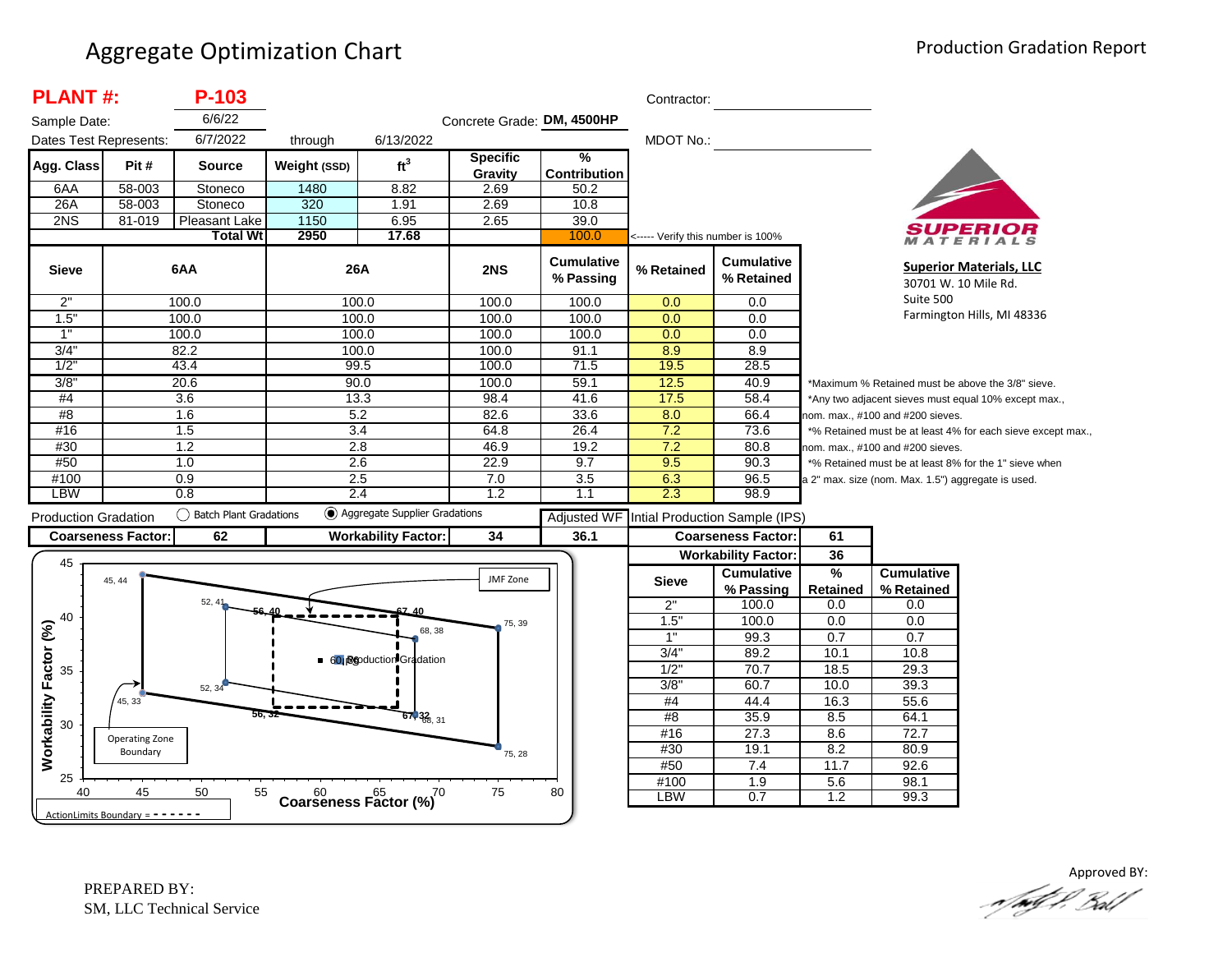| <b>PLANT#:</b>              |                                     | $P-12$                    |                  |                               |                            |                                | Contractor:               |                                               |                                                      |                                                    |                                                             |  |
|-----------------------------|-------------------------------------|---------------------------|------------------|-------------------------------|----------------------------|--------------------------------|---------------------------|-----------------------------------------------|------------------------------------------------------|----------------------------------------------------|-------------------------------------------------------------|--|
| Sample Date:                |                                     | 6/6/22                    |                  |                               | Concrete Grade: DM, 4500HP |                                |                           |                                               |                                                      |                                                    |                                                             |  |
| Dates Test Represents:      |                                     | 6/7/2022                  | through          | 6/13/2022                     |                            |                                | MDOT No.:                 |                                               |                                                      |                                                    |                                                             |  |
|                             |                                     |                           |                  |                               | <b>Specific</b>            | $\frac{9}{6}$                  |                           |                                               |                                                      |                                                    |                                                             |  |
| Agg. Class                  | Pit#                                | <b>Source</b>             | Weight (SSD)     | ft <sup>3</sup>               | Gravity                    | <b>Contribution</b>            |                           |                                               |                                                      |                                                    |                                                             |  |
| 6AA                         | $71 - 47$                           | Presque Isle              | 1400             | 8.56                          | 2.62                       | 48.2                           |                           |                                               |                                                      |                                                    |                                                             |  |
| 26A                         | $71-47$                             | Presque Isle              | 355              | 2.17                          | 2.62                       | 12.2                           |                           |                                               |                                                      |                                                    |                                                             |  |
| 2NS                         | $63 - 115$                          | Ray Rd                    | 1150             | 6.95                          | 2.65                       | 39.6                           |                           |                                               |                                                      |                                                    |                                                             |  |
|                             |                                     | <b>Total Wt</b>           | 2905             | 17.69                         |                            | 100.0                          |                           | <----- Verify this number is 100%<br>ATERIALS |                                                      |                                                    |                                                             |  |
| <b>Sieve</b>                |                                     | 6AA                       | 26A              |                               | 2NS                        | <b>Cumulative</b><br>% Passing | % Retained                | <b>Cumulative</b><br>% Retained               |                                                      |                                                    | <b>Superior Materials, LLC</b><br>30701 W. 10 Mile Rd.      |  |
| 2"                          |                                     | 100.0                     | 100.0            |                               | 100.0                      | 100.0                          | 0.0                       | 0.0                                           |                                                      | Suite 500                                          |                                                             |  |
| 1.5"                        |                                     | 100.0                     | 100.0            |                               | 100.0                      | 100.0                          | 0.0                       | 0.0                                           |                                                      |                                                    | Farmington Hills, MI 48336                                  |  |
| 1"                          |                                     | 98.6                      | 100.0            |                               | 100.0                      | 99.3                           | 0.7                       | 0.7                                           |                                                      |                                                    |                                                             |  |
| 3/4"                        |                                     | 80.7                      | 100.0            |                               | 100.0                      | 90.7                           | 8.6                       | 9.3                                           |                                                      |                                                    |                                                             |  |
| $1/2$ <sup>'</sup>          |                                     | 36.8                      | 93.2             |                               | 100.0                      | 68.7                           | 22.0                      | 31.3                                          |                                                      |                                                    |                                                             |  |
| 3/8'                        |                                     | 13.4                      | 79.6             |                               | 100.0                      | 55.8                           | 12.9                      | 44.2                                          |                                                      |                                                    | *Maximum % Retained must be above the 3/8" sieve.           |  |
| #4                          | 3.1                                 |                           | 20.5             |                               | 96.8                       | 42.3                           | 13.5                      | 57.7                                          | *Any two adjacent sieves must equal 10% except max., |                                                    |                                                             |  |
| #8                          |                                     | 2.6                       | 4.9              |                               | 79.2                       | 33.2                           | 9.1                       | 66.8                                          | nom. max., #100 and #200 sieves.                     |                                                    |                                                             |  |
| #16                         |                                     | 2.4                       | $\overline{2.8}$ |                               | 61.0                       | 25.6                           | 7.6                       | 74.4                                          |                                                      |                                                    | *% Retained must be at least 4% for each sieve except max., |  |
| #30                         |                                     | 2.3                       | 2.5              |                               | 43.2                       | 18.5                           | 7.1                       | 81.5                                          |                                                      | nom. max., #100 and #200 sieves.                   |                                                             |  |
| #50                         |                                     | 2.1                       | 2.4              |                               | 23.1                       | 10.4                           | 8.1                       | 89.6                                          |                                                      |                                                    | *% Retained must be at least 8% for the 1" sieve when       |  |
| #100                        |                                     | 1.9                       | 2.2              |                               | 5.3                        | 3.3                            | 7.2                       | 96.7                                          |                                                      | a 2" max. size (nom. Max. 1.5") aggregate is used. |                                                             |  |
| <b>LBW</b>                  |                                     | 1.4                       | 1.8              |                               | 1.1                        | 1.3                            | 2.0                       | 98.7                                          |                                                      |                                                    |                                                             |  |
| <b>Production Gradation</b> |                                     | () Batch Plant Gradations |                  | Aggregate Supplier Gradations |                            | Adjusted WF                    |                           | Intial Production Sample (IPS)                |                                                      |                                                    |                                                             |  |
|                             | <b>Coarseness Factor:</b>           | 66                        |                  | <b>Workability Factor:</b>    | 33                         | 35.7                           | <b>Coarseness Factor:</b> |                                               | 63                                                   |                                                    |                                                             |  |
| 45                          |                                     |                           |                  |                               |                            |                                |                           | <b>Workability Factor:</b>                    | 36                                                   |                                                    |                                                             |  |
|                             | 45, 44                              |                           |                  |                               | JMF Zone                   |                                | <b>Sieve</b>              | <b>Cumulative</b>                             | %                                                    | <b>Cumulative</b>                                  |                                                             |  |
|                             |                                     | 52, 41                    |                  |                               |                            |                                |                           | % Passing                                     | Retained                                             | % Retained                                         |                                                             |  |
| 40                          |                                     |                           | 57.40            | 68, 40                        |                            |                                | 2"                        | 100.0                                         | 0.0                                                  | 0.0                                                |                                                             |  |
|                             |                                     |                           |                  | 68, 38                        | 75, 39                     |                                | 1.5"                      | 100.0                                         | 0.0                                                  | 0.0                                                |                                                             |  |
|                             |                                     |                           |                  |                               |                            |                                | 1"                        | 99.3                                          | 0.7                                                  | 0.7                                                |                                                             |  |
|                             |                                     |                           | 60, 36PS         | Production Gradation          |                            |                                | 3/4"                      | 89.0                                          | 10.3                                                 | 11.0                                               |                                                             |  |
| 35                          |                                     | 52, 34                    |                  |                               |                            |                                | 1/2"                      | 70.3                                          | 18.7                                                 | 29.7                                               |                                                             |  |
|                             | 45, 33                              |                           |                  |                               |                            |                                | $3/8$ "                   | 59.9                                          | 10.4                                                 | 40.1                                               |                                                             |  |
|                             |                                     |                           |                  | 68, 32                        |                            |                                | #4                        | 41.9                                          | 18.0                                                 | 58.1                                               |                                                             |  |
| 30                          |                                     |                           |                  |                               |                            |                                | #8                        | 35.9                                          | 6.0                                                  | 64.1                                               |                                                             |  |
| Workability Factor (%)      | Operating Zone                      |                           |                  |                               |                            |                                | #16                       | 27.8                                          | 8.2                                                  | 72.2                                               |                                                             |  |
|                             | Boundary                            |                           |                  |                               | 75, 28                     |                                | #30                       | 18.9                                          | 8.8                                                  | 81.1                                               |                                                             |  |
| 25                          |                                     |                           |                  |                               |                            |                                | #50                       | 6.3                                           | 12.6                                                 | 93.7                                               |                                                             |  |
| 40                          | 45                                  | 50<br>55                  |                  | Coarseness Factor $(%)^{70}$  | 75                         | 80                             | #100<br>LBW               | 1.7                                           | 4.6                                                  | 98.3                                               |                                                             |  |
|                             | ActionLimits Boundary = $- - - - -$ |                           |                  |                               |                            |                                |                           | 1.0                                           | 0.7                                                  | 99.0                                               |                                                             |  |

Approved By:<br>Approved By: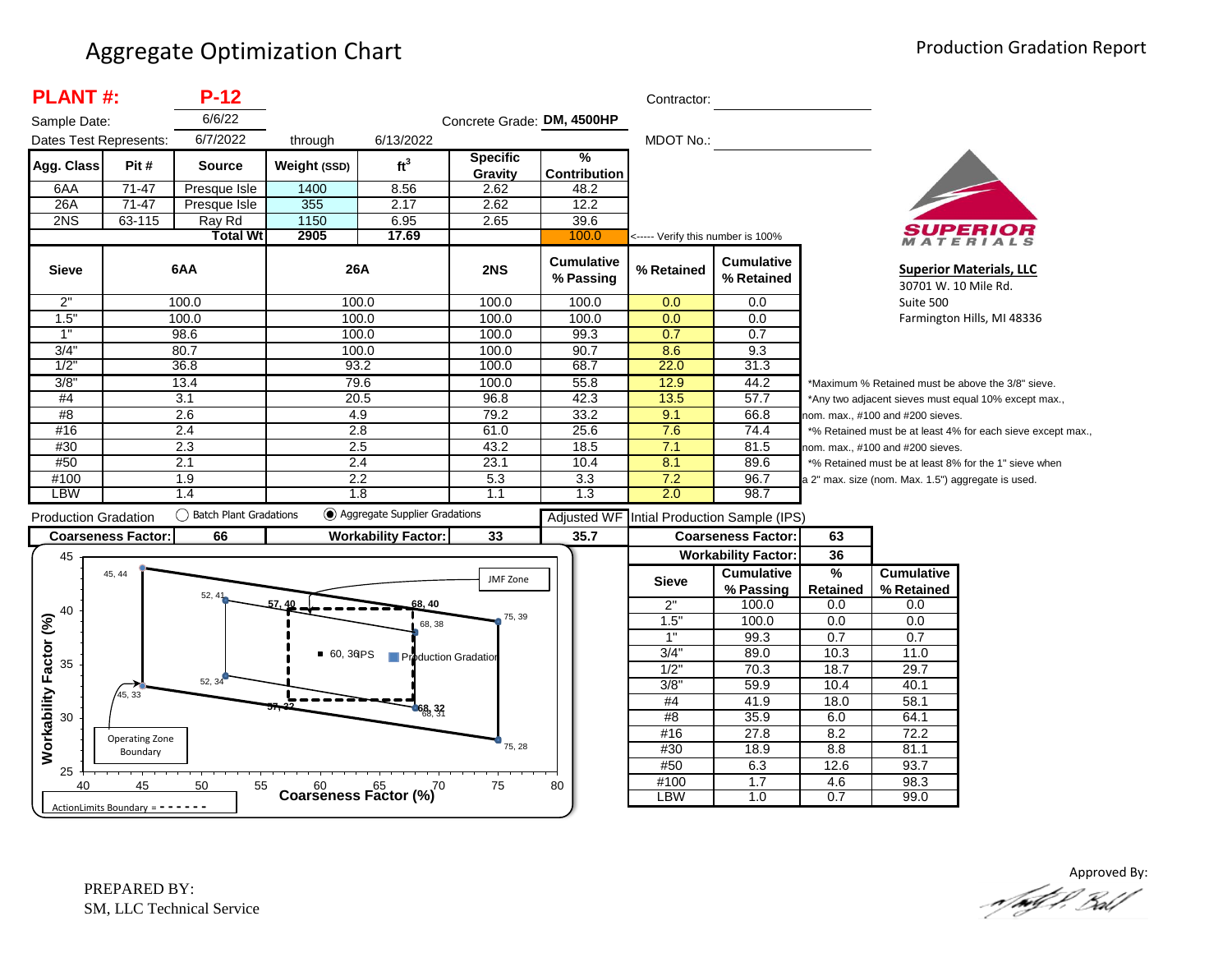| <b>PLANT#:</b>              |                                   | $P-32$                 |              |                                      |                            |                                | Contractor:                       |                                            |                                                             |                                                        |                                                       |  |
|-----------------------------|-----------------------------------|------------------------|--------------|--------------------------------------|----------------------------|--------------------------------|-----------------------------------|--------------------------------------------|-------------------------------------------------------------|--------------------------------------------------------|-------------------------------------------------------|--|
| Sample Date:                |                                   | 6/6/22                 |              |                                      | Concrete Grade: DM, 4500HP |                                |                                   |                                            |                                                             |                                                        |                                                       |  |
| Dates Test Represents:      |                                   | 6/7/2022               | through      | 6/13/2022                            |                            |                                | <b>MDOT No.:</b>                  |                                            |                                                             |                                                        |                                                       |  |
| Agg. Class                  | Pit#                              | <b>Source</b>          | Weight (SSD) | ft <sup>3</sup>                      | <b>Specific</b><br>Gravity | %<br><b>Contribution</b>       |                                   |                                            |                                                             |                                                        |                                                       |  |
| 6AA                         | $71-47$                           | Presque Isle           | 1305         | 7.98                                 | 2.62                       | 44.9                           |                                   |                                            |                                                             |                                                        |                                                       |  |
| 26A                         | $71 - 47$                         | Presque Isle           | 450          | 2.75                                 | 2.62                       | 15.5                           |                                   |                                            |                                                             |                                                        |                                                       |  |
| 2NS                         | 95-013                            | <b>Smelter Bay</b>     | 1150         | 6.95                                 | 2.65                       | 39.6                           |                                   |                                            |                                                             |                                                        |                                                       |  |
|                             |                                   | <b>Total Wt</b>        | 2905         | 17.69                                |                            | 100.0                          | <----- Verify this number is 100% |                                            |                                                             |                                                        | ATERIALS                                              |  |
| <b>Sieve</b>                |                                   | 6AA                    | 26A          |                                      | 2NS                        | <b>Cumulative</b><br>% Passing | % Retained                        | <b>Cumulative</b><br>% Retained            |                                                             | <b>Superior Materials, LLC</b><br>30701 W. 10 Mile Rd. |                                                       |  |
| 2"                          |                                   | 100.0                  |              | 100.0                                | 100.0                      | 100.0                          | 0.0                               | 0.0                                        | Suite 500                                                   |                                                        |                                                       |  |
| 1.5"                        |                                   | 100.0                  |              | 100.0                                | 100.0                      | 100.0                          | 0.0                               | 0.0                                        |                                                             | Farmington Hills, MI 48336                             |                                                       |  |
| $\overline{1}$              |                                   | 99.3                   |              | 100.0                                | 100.0                      | 99.7                           | $\overline{0.3}$                  | $\overline{0.3}$                           |                                                             |                                                        |                                                       |  |
| 3/4"                        |                                   | 74.2                   | 100.0        |                                      | 100.0                      | 88.4                           | 11.3                              | 11.6                                       |                                                             |                                                        |                                                       |  |
| 1/2                         |                                   | 31.9                   |              | 93.2                                 | 100.0                      | 68.4                           | 20.1                              | 31.6                                       |                                                             |                                                        |                                                       |  |
| 3/8"                        |                                   | 13.5                   |              | 79.6                                 | 100.0                      | 58.0                           | 10.4                              | 42.0                                       |                                                             |                                                        | *Maximum % Retained must be above the 3/8" sieve.     |  |
| #4                          |                                   | 2.5                    | 20.5         |                                      | 96.6                       | 42.5                           | 15.4                              | 57.5                                       |                                                             |                                                        | *Any two adjacent sieves must equal 10% except max.,  |  |
| #8                          |                                   | $\overline{2.2}$       | 4.9          |                                      | 84.6                       | 35.2                           | 7.3                               | 64.8                                       |                                                             | nom. max., #100 and #200 sieves.                       |                                                       |  |
| #16                         |                                   | 2.0                    |              | 2.8                                  | 69.8                       | 29.0                           | 6.3                               | 71.0                                       | *% Retained must be at least 4% for each sieve except max., |                                                        |                                                       |  |
| #30                         |                                   | 1.9                    | 2.5          |                                      | 50.8                       | 21.4                           | 7.6                               | 78.6                                       | nom. max., #100 and #200 sieves.                            |                                                        |                                                       |  |
| #50                         |                                   | 1.7                    | 2.4          |                                      | 24.5                       | 10.8                           | 10.5                              | 89.2                                       |                                                             |                                                        | *% Retained must be at least 8% for the 1" sieve when |  |
| #100                        |                                   | 1.6                    | 2.2          |                                      | 6.9                        | 3.8                            | 7.0                               | 96.2                                       |                                                             | a 2" max. size (nom. Max. 1.5") aggregate is used.     |                                                       |  |
| LBW                         |                                   | 1.2                    |              | 1.8                                  | 1.3                        | 1.3                            | 2.5                               | 98.7                                       |                                                             |                                                        |                                                       |  |
| <b>Production Gradation</b> |                                   | Batch Plant Gradations |              | (c) Aggregate Supplier Gradations    |                            |                                |                                   | Adjusted WF Intial Production Sample (IPS) |                                                             |                                                        |                                                       |  |
|                             | <b>Coarseness Factor:</b>         | 65                     |              | <b>Workability Factor:</b>           | 35                         | 37.7                           |                                   | <b>Coarseness Factor:</b>                  | 62                                                          |                                                        |                                                       |  |
|                             |                                   |                        |              |                                      |                            |                                |                                   | <b>Workability Factor:</b>                 | 36                                                          |                                                        |                                                       |  |
| 45                          |                                   |                        |              |                                      |                            |                                |                                   | <b>Cumulative</b>                          | %                                                           | <b>Cumulative</b>                                      |                                                       |  |
|                             | 45, 44                            |                        |              |                                      | JMF Zone                   |                                | <b>Sieve</b>                      | % Passing                                  | Retained                                                    | % Retained                                             |                                                       |  |
|                             |                                   | 52, 41                 |              | i7, 40                               |                            |                                | 2"                                | 100.0                                      | 0.0                                                         | 0.0                                                    |                                                       |  |
| 40                          |                                   |                        |              |                                      | 75, 39                     |                                | 1.5"                              | 100.0                                      | 0.0                                                         | 0.0                                                    |                                                       |  |
|                             |                                   |                        |              | 68, 38<br>Production Gradation       |                            |                                | 1"                                | 100.0                                      | 0.0                                                         | 0.0                                                    |                                                       |  |
|                             |                                   |                        |              |                                      |                            |                                | 3/4"                              | 95.0                                       | 5.0                                                         | 5.0                                                    |                                                       |  |
| 35                          |                                   |                        | • 60, 30S    |                                      |                            |                                | 1/2"                              | 72.3                                       | 22.8                                                        | 27.7                                                   |                                                       |  |
|                             |                                   | 52, 34                 |              |                                      |                            |                                | 3/8"                              | 60.4                                       | 11.8                                                        | 39.6                                                   |                                                       |  |
| Workability Factor (%)      | 45, 33                            |                        |              |                                      |                            |                                | $\#4$                             | 42.6                                       | 17.8                                                        | 57.4                                                   |                                                       |  |
| 30                          |                                   |                        |              | $67_{68,31}$                         |                            |                                | #8                                | 36.0                                       | 6.6                                                         | 64.0                                                   |                                                       |  |
|                             | Operating Zone                    |                        |              |                                      |                            |                                | #16                               | 29.5                                       | 6.5                                                         | 70.5                                                   |                                                       |  |
|                             | Boundary                          |                        |              |                                      | 75, 28                     |                                | #30                               | 20.3                                       | 9.2                                                         | 79.7                                                   |                                                       |  |
|                             |                                   |                        |              |                                      |                            |                                | #50                               | 9.5                                        | 10.8                                                        | 90.5                                                   |                                                       |  |
| 25                          |                                   |                        |              |                                      |                            |                                | #100                              | $\overline{3.4}$                           | 6.1                                                         | 96.6                                                   |                                                       |  |
| 40                          | 45                                | 50<br>55               |              | Coarseness Factor $\binom{60}{6}$ 70 | 75                         | 80                             | LBW                               | 1.3                                        | 2.1                                                         | 98.7                                                   |                                                       |  |
|                             | ActionLimits Boundary = - - - - - |                        |              |                                      |                            |                                |                                   |                                            |                                                             |                                                        |                                                       |  |

Approved By:<br>Approved By: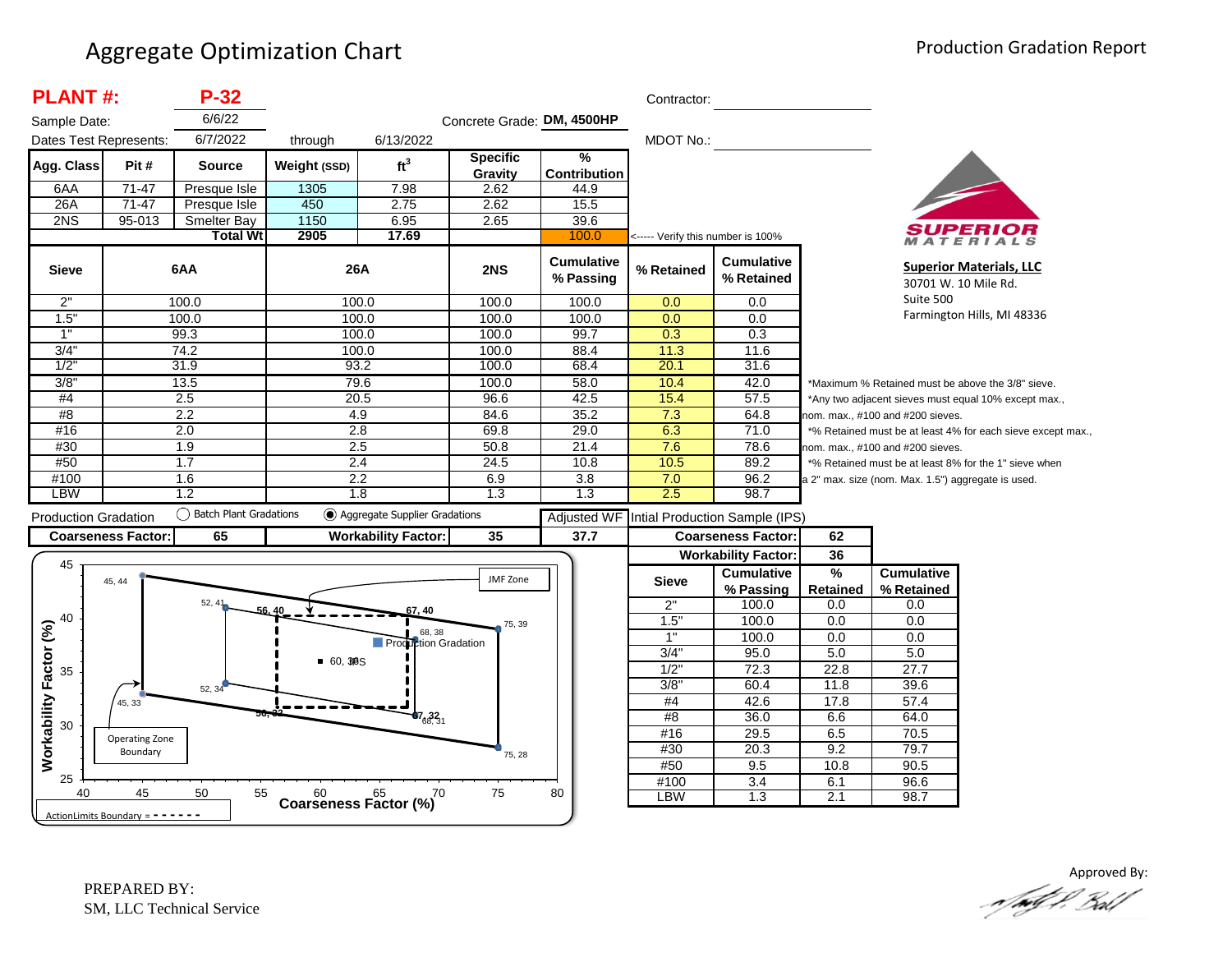| <b>PLANT#:</b>                      |                                   | $P-35$                    |              |                                         |                            |                                | Contractor:      |                                   |                      |                                                    |                                                             |  |
|-------------------------------------|-----------------------------------|---------------------------|--------------|-----------------------------------------|----------------------------|--------------------------------|------------------|-----------------------------------|----------------------|----------------------------------------------------|-------------------------------------------------------------|--|
| Sample Date:                        |                                   | 6/6/22                    |              |                                         | Concrete Grade: DM, 4500HP |                                |                  |                                   |                      |                                                    |                                                             |  |
| Dates Test Represents:              |                                   | 6/7/2022                  | through      | 6/13/2022                               |                            |                                | <b>MDOT No.:</b> |                                   |                      |                                                    |                                                             |  |
| Agg. Class                          | Pit#                              | <b>Source</b>             | Weight (SSD) | ft <sup>3</sup>                         | <b>Specific</b><br>Gravity | ℅<br><b>Contribution</b>       |                  |                                   |                      |                                                    |                                                             |  |
| 6AA                                 | 58-003                            | Stoneco                   | 1480         | 8.82                                    | 2.69                       | 50.2                           |                  |                                   |                      |                                                    |                                                             |  |
| 26A                                 | 58-003                            | Stoneco                   | 320          | 1.91                                    | 2.69                       | 10.8                           |                  |                                   |                      |                                                    |                                                             |  |
| 2NS                                 | 81-019                            | Pleasant Lake             | 1150         | 6.95                                    | 2.65                       | 39.0                           |                  |                                   |                      |                                                    |                                                             |  |
|                                     |                                   | <b>Total Wt</b>           | 2950         | 17.68                                   |                            | 100.0                          |                  | <----- Verify this number is 100% |                      |                                                    | ATERIALS                                                    |  |
| <b>Sieve</b>                        |                                   | 6AA                       | 26A          |                                         | 2NS                        | <b>Cumulative</b><br>% Passing | % Retained       | <b>Cumulative</b><br>% Retained   |                      |                                                    | <b>Superior Materials, LLC</b><br>30701 W. 10 Mile Rd.      |  |
| 2"                                  |                                   | 100.0                     |              | 100.0                                   | 100.0                      | 100.0                          | 0.0              | 0.0                               | Suite 500            |                                                    |                                                             |  |
| 1.5"                                |                                   | 100.0                     | 100.0        |                                         | 100.0                      | 100.0                          | 0.0              | 0.0                               |                      |                                                    | Farmington Hills, MI 48336                                  |  |
| 1"                                  |                                   | 100.0                     | 100.0        |                                         | 100.0                      | 100.0                          | 0.0              | 0.0                               |                      |                                                    |                                                             |  |
| 3/4"                                |                                   | 82.2                      | 100.0        |                                         | 100.0                      | 91.1                           | 8.9              | 8.9                               |                      |                                                    |                                                             |  |
| 1/2                                 |                                   | 43.4                      |              | 99.5                                    | 100.0                      | 71.5                           | 19.5             | 28.5                              |                      |                                                    |                                                             |  |
| 3/8"                                |                                   | 20.6                      |              | 90.0                                    | 100.0                      | 59.1                           | 12.5             | 40.9                              |                      |                                                    | *Maximum % Retained must be above the 3/8" sieve.           |  |
| #4                                  |                                   | 3.6                       |              | 13.3                                    | 98.4                       | 41.6                           | 17.5             | 58.4                              |                      |                                                    | *Any two adjacent sieves must equal 10% except max.,        |  |
| #8                                  |                                   | 1.6                       | 5.2          |                                         | 82.6                       | 33.6                           | 8.0              | 66.4                              |                      | nom. max., #100 and #200 sieves.                   |                                                             |  |
| #16                                 |                                   | 1.5                       |              | 3.4                                     | 64.8                       | 26.4                           | 7.2              | 73.6                              |                      |                                                    | *% Retained must be at least 4% for each sieve except max., |  |
| #30                                 |                                   | 1.2                       | 2.8          |                                         | 46.9                       | 19.2                           | 7.2              | 80.8                              |                      | nom. max., #100 and #200 sieves.                   |                                                             |  |
| #50                                 |                                   | 1.0                       | 2.6          |                                         | 22.9                       | 9.7                            | 9.5              | 90.3                              |                      |                                                    | *% Retained must be at least 8% for the 1" sieve when       |  |
| #100                                |                                   | 0.9                       | 2.5          |                                         | 7.0                        | 3.5                            | 6.3              | 96.5                              |                      | a 2" max. size (nom. Max. 1.5") aggregate is used. |                                                             |  |
| <b>LBW</b>                          |                                   | 0.8                       |              | 2.4                                     | 1.2                        | 1.1                            | 2.3              | 98.9                              |                      |                                                    |                                                             |  |
| <b>Production Gradation</b>         |                                   | () Batch Plant Gradations |              | (c) Aggregate Supplier Gradations       |                            | <b>Adjusted WF</b>             |                  | Intial Production Sample (IPS)    |                      |                                                    |                                                             |  |
|                                     | <b>Coarseness Factor:</b>         | 62                        |              | <b>Workability Factor:</b>              | 34                         | 36.1                           |                  | <b>Coarseness Factor:</b>         | 61                   |                                                    |                                                             |  |
| 45                                  |                                   |                           |              |                                         |                            |                                |                  | <b>Workability Factor:</b>        | 36                   |                                                    |                                                             |  |
|                                     | 45, 44                            |                           |              |                                         | JMF Zone                   |                                | <b>Sieve</b>     | <b>Cumulative</b><br>% Passing    | %<br><b>Retained</b> | <b>Cumulative</b><br>% Retained                    |                                                             |  |
|                                     |                                   | 52.4 <sup>°</sup>         |              |                                         |                            |                                | 2"               | 100.0                             | 0.0                  | 0.0                                                |                                                             |  |
| 40                                  |                                   |                           |              |                                         | 75, 39                     |                                | 1.5              | 100.0                             | 0.0                  | 0.0                                                |                                                             |  |
|                                     |                                   |                           |              | 68, 38                                  |                            |                                | 1"               | 99.3                              | 0.7                  | 0.7                                                |                                                             |  |
|                                     |                                   |                           |              | 60, Bigoduction Gradation               |                            |                                | 3/4"             | 89.1                              | 10.2                 | 10.9                                               |                                                             |  |
| 35                                  |                                   |                           |              |                                         |                            |                                | 1/2"             | 70.5                              | 18.6                 | 29.5                                               |                                                             |  |
|                                     |                                   | 52, 34                    |              |                                         |                            |                                | 3/8"             | 60.5                              | 10.0                 | 39.5                                               |                                                             |  |
|                                     | 45, 33                            |                           |              |                                         |                            |                                | #4               | 44.1                              | 16.4                 | 55.9                                               |                                                             |  |
| <b>Norkability Factor (%)</b><br>30 |                                   | 56, 31                    |              | 67, 39, 31                              |                            |                                | #8               | 35.6                              | 8.5                  | 64.4                                               |                                                             |  |
|                                     | Operating Zone                    |                           |              |                                         |                            |                                | #16              | 27.7                              | 7.9                  | 72.3                                               |                                                             |  |
|                                     | Boundary                          |                           |              |                                         | 75, 28                     |                                | #30              | 20.6                              | 7.1                  | 79.4                                               |                                                             |  |
|                                     |                                   |                           |              |                                         |                            |                                | #50              | 8.7                               | 11.8                 | 91.3                                               |                                                             |  |
| 25                                  |                                   |                           |              |                                         |                            |                                | #100             | 1.6                               | 7.1                  | 98.4                                               |                                                             |  |
| 40                                  | 45                                | 50<br>55                  |              | $60$ $65$ $70$<br>Coarseness Factor (%) | 75                         | 80                             | <b>LBW</b>       | 1.1                               | 0.6                  | 98.9                                               |                                                             |  |
|                                     | ActionLimits Boundary = - - - - - |                           |              |                                         |                            |                                |                  |                                   |                      |                                                    |                                                             |  |

Approved By:<br>Approved By: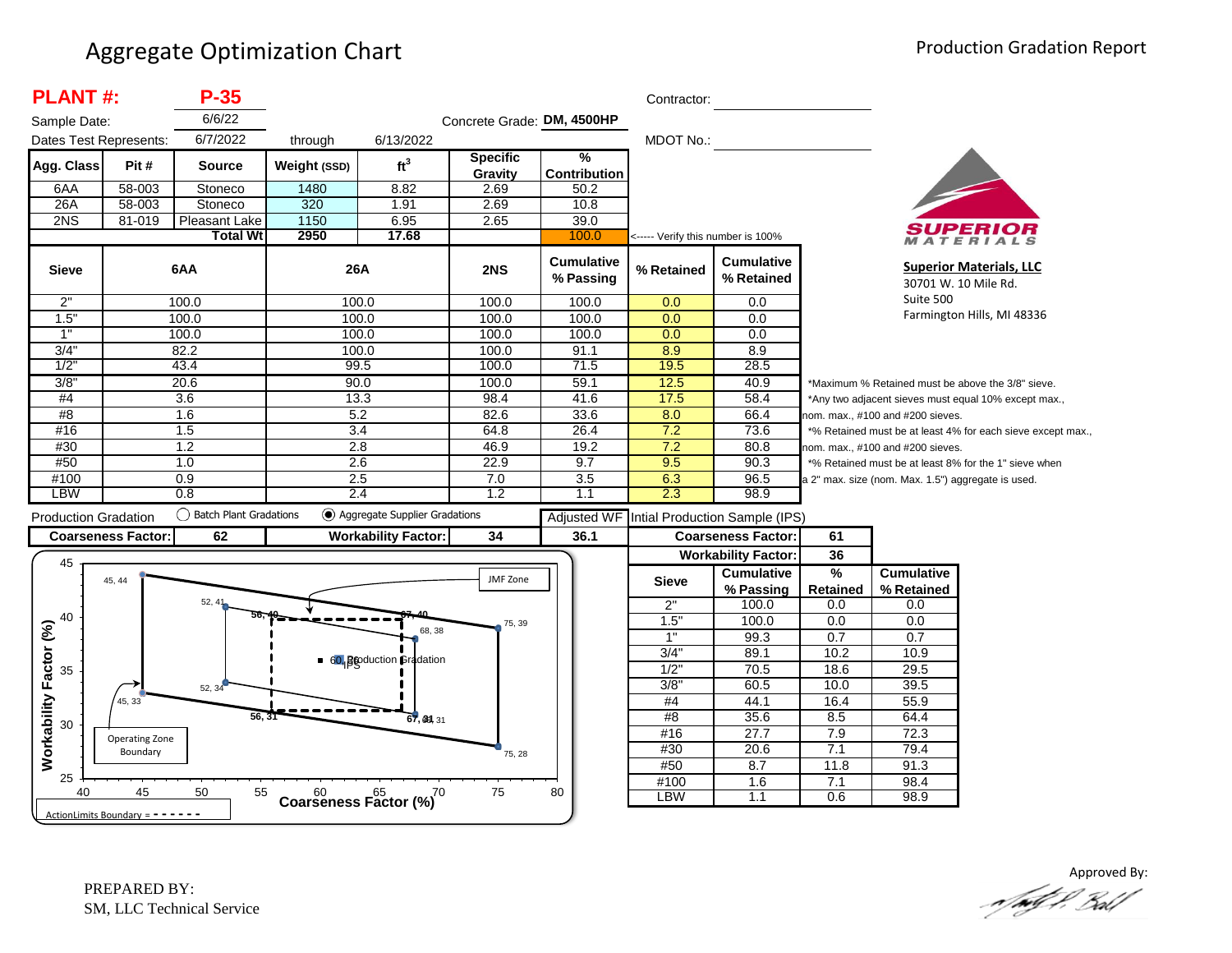| <b>PLANT#:</b>              |                            | $P-36$                             |                                      |                                   |                            |                                | Contractor:                       |                                 |                                                             |                                                    |                                                       |  |
|-----------------------------|----------------------------|------------------------------------|--------------------------------------|-----------------------------------|----------------------------|--------------------------------|-----------------------------------|---------------------------------|-------------------------------------------------------------|----------------------------------------------------|-------------------------------------------------------|--|
| Sample Date:                |                            | 6/6/22                             |                                      |                                   | Concrete Grade: DM, 4500HP |                                |                                   |                                 |                                                             |                                                    |                                                       |  |
| Dates Test Represents:      |                            | 6/7/2022                           | through                              | 6/13/2022                         |                            |                                | <b>MDOT No.:</b>                  |                                 |                                                             |                                                    |                                                       |  |
| Agg. Class                  | Pit#                       | <b>Source</b>                      | Weight (SSD)                         | ft <sup>3</sup>                   | <b>Specific</b><br>Gravity | %<br><b>Contribution</b>       |                                   |                                 |                                                             |                                                    |                                                       |  |
| 6AA                         | 71-47                      | Presque Isle                       | 1400                                 | 8.56                              | 2.62                       | 48.2                           |                                   |                                 |                                                             |                                                    |                                                       |  |
| 26A                         | $71-47$                    | Presque Isle                       | 405                                  | 2.48                              | 2.62                       | 13.9                           |                                   |                                 |                                                             |                                                    |                                                       |  |
| 2NS                         | 63-92                      | <b>Grange Hall</b>                 | 1100                                 | 6.65                              | 2.65                       | 37.9                           |                                   |                                 |                                                             |                                                    |                                                       |  |
|                             |                            | <b>Total Wt</b>                    | 2905                                 | 17.69                             |                            | 100.0                          | <----- Verify this number is 100% |                                 |                                                             |                                                    | ATERIALS                                              |  |
| <b>Sieve</b>                |                            | 6AA                                | 26A                                  |                                   | 2NS                        | <b>Cumulative</b><br>% Passing | % Retained                        | <b>Cumulative</b><br>% Retained |                                                             | 30701 W. 10 Mile Rd.                               | <b>Superior Materials, LLC</b>                        |  |
| 2"                          |                            | 100.0                              | 100.0                                |                                   | 100.0                      | 100.0                          | 0.0                               | 0.0                             | Suite 500                                                   |                                                    |                                                       |  |
| 1.5"                        |                            | 100.0                              |                                      | 100.0                             | 100.0                      | 100.0                          | 0.0                               | 0.0                             | Farmington Hills, MI 48336                                  |                                                    |                                                       |  |
| 1"                          |                            | 98.6                               | 100.0                                |                                   | 100.0                      | 99.3                           | 0.7                               | 0.7                             |                                                             |                                                    |                                                       |  |
| 3/4"                        |                            | 80.7                               | 100.0                                |                                   | 100.0                      | 90.7                           | 8.6                               | 9.3                             |                                                             |                                                    |                                                       |  |
| 1/2"                        |                            | 36.8                               | 93.2                                 |                                   | 100.0                      | 68.6                           | 22.1                              | 31.4                            |                                                             |                                                    |                                                       |  |
| 3/8"                        |                            | 13.4                               | 79.6                                 |                                   | 100.0                      | 55.4                           | 13.2                              | 44.6                            |                                                             |                                                    | *Maximum % Retained must be above the 3/8" sieve.     |  |
| #4                          |                            | $\overline{3.1}$                   |                                      | 20.5                              | 97.4                       | 41.2                           | 14.2                              | 58.8                            |                                                             |                                                    | *Any two adjacent sieves must equal 10% except max.,  |  |
| #8                          |                            | 2.6                                | 4.9                                  |                                   | 83.3                       | 33.5                           | 7.8                               | 66.5                            |                                                             | nom. max., #100 and #200 sieves.                   |                                                       |  |
| #16                         |                            | 2.4                                | 2.8                                  |                                   | 69.1                       | 27.7                           | 5.8                               | 72.3                            | *% Retained must be at least 4% for each sieve except max., |                                                    |                                                       |  |
| #30                         |                            | 2.3                                | 2.5                                  |                                   | 52.1                       | 21.2                           | 6.5                               | 78.8                            |                                                             | nom. max., #100 and #200 sieves.                   |                                                       |  |
| #50                         |                            | 2.1                                | 2.4                                  |                                   | 25.0                       | 10.8                           | 10.4                              | 89.2                            |                                                             |                                                    | *% Retained must be at least 8% for the 1" sieve when |  |
| #100                        |                            | 1.9                                | $\overline{2.2}$                     |                                   | 3.0                        | 2.4                            | 8.5                               | 97.6                            |                                                             | a 2" max. size (nom. Max. 1.5") aggregate is used. |                                                       |  |
| <b>LBW</b>                  |                            | 1.4                                | 1.8                                  |                                   | 0.4                        | 1.1                            | 1.3                               | 98.9                            |                                                             |                                                    |                                                       |  |
| <b>Production Gradation</b> |                            | ◯<br><b>Batch Plant Gradations</b> |                                      | (●) Aggregate Supplier Gradations |                            | <b>Adjusted WF</b>             |                                   | Intial Production Sample (IPS)  |                                                             |                                                    |                                                       |  |
| <b>Coarseness Factor:</b>   |                            | 67                                 |                                      | <b>Workability Factor:</b>        | 33                         | 36.0                           |                                   | <b>Coarseness Factor:</b>       | 63                                                          |                                                    |                                                       |  |
|                             |                            |                                    |                                      |                                   |                            |                                |                                   | <b>Workability Factor:</b>      | 35                                                          |                                                    |                                                       |  |
| 45                          |                            |                                    |                                      |                                   |                            |                                |                                   | <b>Cumulative</b>               | $\frac{9}{6}$                                               | <b>Cumulative</b>                                  |                                                       |  |
|                             | 45, 44                     |                                    |                                      |                                   | JMF Zone                   |                                | <b>Sieve</b>                      | % Passing                       | Retained                                                    | % Retained                                         |                                                       |  |
|                             |                            | 52, 41                             |                                      |                                   |                            |                                | 2"                                | 100.0                           | 0.0                                                         | 0.0                                                |                                                       |  |
| 40                          |                            |                                    |                                      |                                   |                            |                                |                                   |                                 |                                                             |                                                    |                                                       |  |
|                             |                            |                                    |                                      |                                   |                            |                                |                                   |                                 |                                                             |                                                    |                                                       |  |
|                             |                            |                                    |                                      | 68.38                             | 75, 39                     |                                | 1.5"<br>1"                        | 100.0                           | 0.0<br>0.9                                                  | 0.0                                                |                                                       |  |
|                             |                            |                                    |                                      |                                   |                            |                                | 3/4"                              | 99.1<br>90.3                    | 8.8                                                         | 0.9<br>9.7                                         |                                                       |  |
|                             |                            |                                    |                                      |                                   | Production Gradation       |                                |                                   |                                 |                                                             |                                                    |                                                       |  |
| 35                          |                            |                                    | $60,36$ IPS                          |                                   |                            |                                | 1/2                               | 69.2                            | 21.1                                                        | 30.8<br>40.9                                       |                                                       |  |
|                             | 45, 33                     | 52, 34                             |                                      |                                   |                            |                                | 3/8"<br>#4                        | 59.1<br>41.8                    | 10.1<br>17.3                                                | 58.2                                               |                                                       |  |
|                             |                            |                                    |                                      |                                   |                            |                                | #8                                | 35.1                            | 6.6                                                         | 64.9                                               |                                                       |  |
| 30                          |                            |                                    | $58, 3^7$                            | 68.31                             |                            |                                | #16                               | 28.5                            | 6.6                                                         | 71.5                                               |                                                       |  |
|                             | Operating Zone<br>Boundary |                                    |                                      |                                   |                            |                                | #30                               | 21.2                            | 7.3                                                         | 78.8                                               |                                                       |  |
| Workability Factor (%)      |                            |                                    |                                      |                                   | 75, 28                     |                                | #50                               | 8.7                             | 12.5                                                        | 91.3                                               |                                                       |  |
| 25<br>40                    | 45                         | 50<br>55                           | $60$ $65$ $65$ Coarseness Factor (%) | .70                               | 75                         | 80                             | #100                              | $\overline{1.8}$                | 7.0                                                         | 98.2                                               |                                                       |  |

Approved By: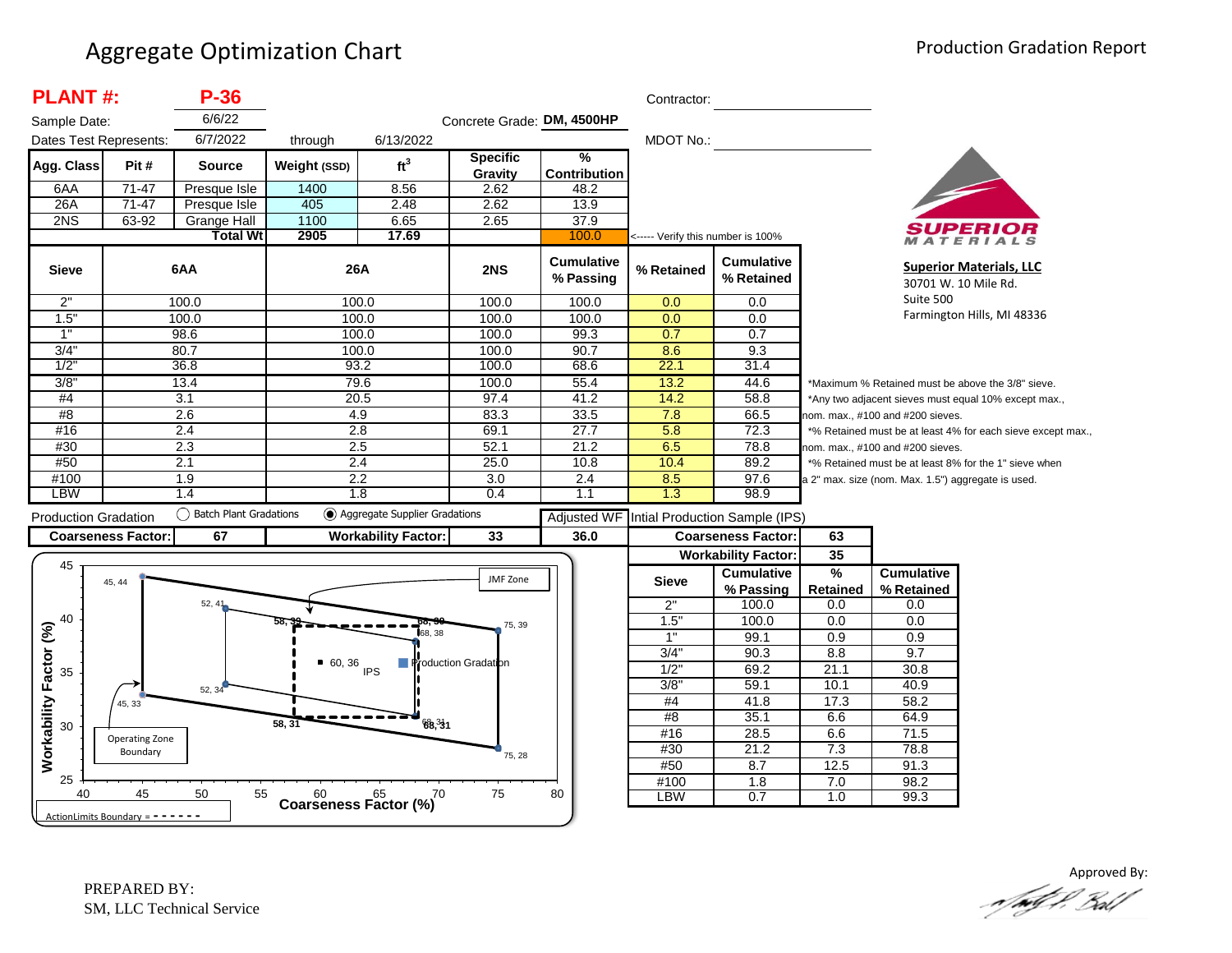| <b>PLANT#:</b>                    |                                      | P-39                   |               |                                         |                            |                                | Contractor:                       |                                            |                                                             |                                                      |                                                       |
|-----------------------------------|--------------------------------------|------------------------|---------------|-----------------------------------------|----------------------------|--------------------------------|-----------------------------------|--------------------------------------------|-------------------------------------------------------------|------------------------------------------------------|-------------------------------------------------------|
| Sample Date:                      |                                      | 6/6/22                 |               |                                         | Concrete Grade: DM, 4500HP |                                |                                   |                                            |                                                             |                                                      |                                                       |
| Dates Test Represents:            |                                      | 6/7/2022               | through       | 6/13/2022                               |                            |                                | MDOT No.:                         |                                            |                                                             |                                                      |                                                       |
| Agg. Class                        | Pit#                                 | <b>Source</b>          | Weight (SSD)  | ft <sup>3</sup>                         | <b>Specific</b><br>Gravity | %<br><b>Contribution</b>       |                                   |                                            |                                                             |                                                      |                                                       |
| 6AA                               | 71-47                                | Presque Isle           | 1805          | 11.04                                   | 2.62                       | 62.1                           |                                   |                                            |                                                             |                                                      |                                                       |
| 26A                               | $71-47$                              | Presque Isle           | $\Omega$      | 0.00                                    | 2.62                       | 0.0                            |                                   |                                            |                                                             |                                                      |                                                       |
| 2NS                               | 44-051                               | Krake Willis Rd        | 1100          | 6.65                                    | 2.65                       | 37.9                           |                                   |                                            |                                                             |                                                      |                                                       |
|                                   |                                      | <b>Total Wt</b>        | 2905          | 17.69                                   |                            | 100.0                          | <----- Verify this number is 100% |                                            |                                                             |                                                      | ATERIALS                                              |
| <b>Sieve</b>                      |                                      | 6AA                    | 26A           |                                         | 2NS                        | <b>Cumulative</b><br>% Passing | % Retained                        | <b>Cumulative</b><br>% Retained            | <b>Superior Materials, LLC</b><br>30701 W. 10 Mile Rd.      |                                                      |                                                       |
| 2"                                |                                      | 100.0                  |               | 100.0                                   | 100.0                      | 100.0                          | 0.0                               | 0.0                                        | Suite 500                                                   |                                                      |                                                       |
| 1.5"                              |                                      | 100.0                  | 100.0         |                                         | 100.0                      | 100.0                          | 0.0                               | 0.0                                        |                                                             |                                                      | Farmington Hills, MI 48336                            |
| 1"                                |                                      | 100.0                  | 100.0         |                                         | 100.0                      | 100.0                          | 0.0                               | $\overline{0.0}$                           |                                                             |                                                      |                                                       |
| 3/4"                              |                                      | 89.2                   | 100.0         |                                         | 100.0                      | 93.3                           | 6.7                               | 6.7                                        |                                                             |                                                      |                                                       |
| 1/2                               |                                      | 52.1                   | 97.9          |                                         | 100.0                      | 70.2                           | 23.1                              | 29.8                                       |                                                             |                                                      |                                                       |
| 3/8"                              |                                      | 32.6                   | 88.1          |                                         | 100.0                      | 58.1                           | 12.1                              | 41.9                                       | *Maximum % Retained must be above the 3/8" sieve.           |                                                      |                                                       |
| #4                                | 23.1<br>4.7                          |                        |               | 96.1                                    | 39.3                       | 18.8                           | 60.7                              |                                            |                                                             | *Any two adjacent sieves must equal 10% except max., |                                                       |
| #8                                | $\overline{2.1}$<br>$\overline{5.7}$ |                        |               |                                         | 80.7                       | 31.9                           | 7.4                               | 68.1                                       |                                                             | nom. max., #100 and #200 sieves.                     |                                                       |
| #16                               |                                      | 1.7                    |               | 3.0                                     | 66.1                       | 26.1                           | 5.8                               | 73.9                                       | *% Retained must be at least 4% for each sieve except max., |                                                      |                                                       |
| #30                               |                                      | 1.5                    | 2.6           |                                         | 50.0                       | 19.9                           | 6.2                               | 80.1                                       |                                                             | nom. max., #100 and #200 sieves.                     |                                                       |
| #50                               |                                      | 1.5                    | 2.3           |                                         | 26.1                       | 10.8                           | 9.0                               | 89.2                                       |                                                             |                                                      | *% Retained must be at least 8% for the 1" sieve when |
| #100                              |                                      | 1.4                    | 2.1           |                                         | 10.0                       | 4.7                            | 6.2                               | 95.3                                       |                                                             | a 2" max. size (nom. Max. 1.5") aggregate is used.   |                                                       |
| <b>LBW</b>                        |                                      | 1.3                    |               | 1.9                                     | 2.1                        | 1.6                            | 3.1                               | 98.4                                       |                                                             |                                                      |                                                       |
| <b>Production Gradation</b>       |                                      | Batch Plant Gradations |               | Aggregate Supplier Gradations           |                            |                                |                                   | Adjusted WF Intial Production Sample (IPS) |                                                             |                                                      |                                                       |
|                                   | <b>Coarseness Factor:</b>            | 61                     |               | <b>Workability Factor:</b>              | 32                         | 34.4                           |                                   | <b>Coarseness Factor:</b>                  | 63                                                          |                                                      |                                                       |
|                                   |                                      |                        |               |                                         |                            |                                |                                   | <b>Workability Factor:</b>                 | 36                                                          |                                                      |                                                       |
| 45                                |                                      |                        |               |                                         |                            |                                |                                   | <b>Cumulative</b>                          | $\frac{9}{6}$                                               | <b>Cumulative</b>                                    |                                                       |
|                                   | 45, 44                               |                        |               |                                         | JMF Zone                   |                                | <b>Sieve</b>                      | % Passing                                  | Retained                                                    | % Retained                                           |                                                       |
|                                   |                                      | 52, 41                 |               |                                         |                            |                                | 2"                                | 100.0                                      | 0.0                                                         | 0.0                                                  |                                                       |
| 40                                |                                      |                        |               |                                         | 75, 39                     |                                | 1.5'                              | 100.0                                      | $\overline{0.0}$                                            | 0.0                                                  |                                                       |
|                                   |                                      |                        |               | 68, 38                                  |                            |                                | 1"                                | 100.0                                      | 0.0                                                         | 0.0                                                  |                                                       |
|                                   |                                      |                        |               |                                         |                            |                                | 3/4"                              | 89.7                                       | 10.3                                                        | 10.3                                                 |                                                       |
| 35                                |                                      |                        | $-60, 36$ IPS |                                         |                            |                                | 1/2"                              | 70.3                                       | 19.4                                                        | 29.7                                                 |                                                       |
|                                   |                                      | 52, 34                 |               | Production Gradation                    |                            |                                | 3/8"                              | 59.1                                       | 11.2                                                        | 40.9                                                 |                                                       |
|                                   | 45, 33                               |                        |               |                                         |                            |                                | #4                                | 42.8                                       | 16.3                                                        | 57.2                                                 |                                                       |
| Workability Factor (%)            |                                      |                        |               | $\frac{1}{688832}$                      |                            |                                | #8                                | 35.5                                       | 7.3                                                         | 64.5                                                 |                                                       |
| 30                                | Operating Zone                       |                        |               |                                         |                            |                                | #16                               | 29.0                                       | 6.5                                                         | 71.0                                                 |                                                       |
|                                   | Boundary                             |                        |               |                                         | 75, 28                     |                                | #30                               | 21.2                                       | 7.7                                                         | 78.8                                                 |                                                       |
|                                   |                                      |                        |               |                                         |                            |                                | #50                               | 9.8                                        | 11.5                                                        | 90.2                                                 |                                                       |
| 25                                |                                      |                        |               |                                         |                            |                                | #100                              | $\overline{3.7}$                           | 6.1                                                         | 96.3                                                 |                                                       |
| 40                                | 45                                   | 50<br>55               |               | $60$ $65$ $70$<br>Coarseness Factor (%) | 75                         | 80                             | <b>LBW</b>                        | 1.2                                        | 2.5                                                         | 98.8                                                 |                                                       |
| ActionLimits Boundary = - - - - - |                                      |                        |               |                                         |                            |                                |                                   |                                            |                                                             |                                                      |                                                       |

Approved By:<br>Approved By: